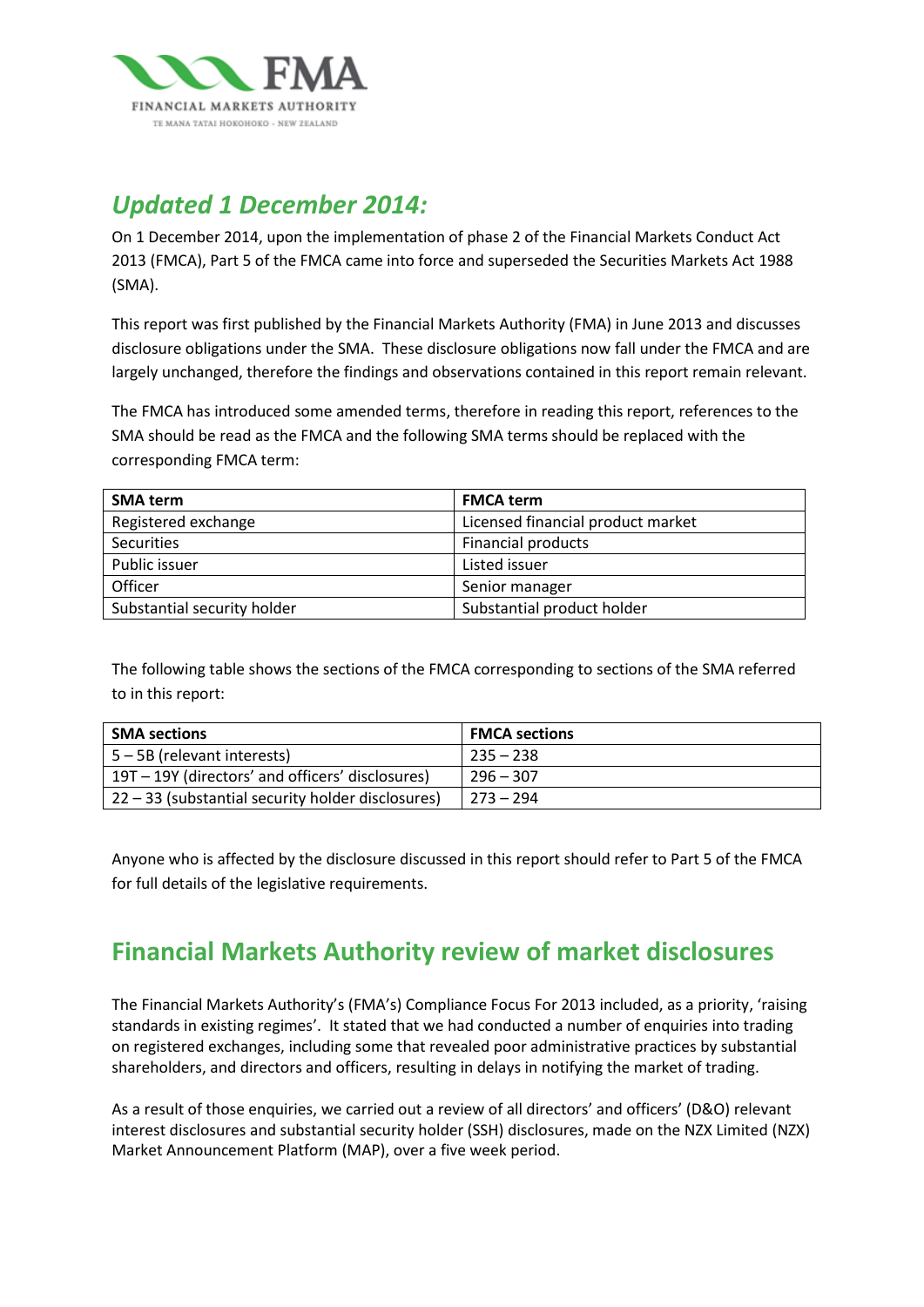

The purpose of this report is to:

- inform market participants of the findings of our review and highlight areas of concern
- remind directors, officers and substantial security holders of their statutory disclosure obligations under the Securities Markets Act 1988 (the Act)
- clarify FMA's expectations of market participants to whom these requirements apply.

FMA does not aim to give legal advice on the various aspects of the disclosure regime, however we wish to make it known that we are willing to engage with parties in respect of any questions they may have regarding the disclosure regime.

#### **Purpose of disclosure regime**

The purposes of the D&O disclosure requirements are to:

- promote good corporate governance
- deter and assist in the monitoring of insider conduct and market manipulation, by ensuring that information is made available to the market about trading by persons who may have access to company information by virtue of their positions within a company.

The purposes of the SSH disclosure requirements are to:

- promote an informed market
- deter insider conduct, market manipulation, and secret dealings in potential takeover bids, by ensuring that information is made available to the market concerning the identity and trading activity of persons who may be in a position to control or influence the exercise of significant voting rights in a public issuer.

Timely, accurate disclosure is important to promote these purposes.

#### **Relevant interest**

Both the D&O and SSH disclosure requirements refer to 'relevant interest'. The meaning of 'relevant interest' is set out in sections 5 – 5B of the Act and includes registered ownership, beneficial ownership and the power to exercise control over a security.

#### **Method of Disclosure**

Both D&O and SSH disclosure notices must be provided to NZX for release to the market, by using MAP or by emailing NZX a[t announce@nzx.com.](mailto:announce@nzx.com) Announcements are published under the public issuer's listing code between 8.30am and 5.30 pm on trading days.

SSH disclosures must be sent to NZX in both PDF and Word format. Documents which are illegible, for example due to very small print, or cannot be published in a legible format, will not be released by NZX.

Standard template forms for disclosure can be downloaded from the MAP website, [https://map.nzx.com/static/forms.](https://map.nzx.com/static/forms)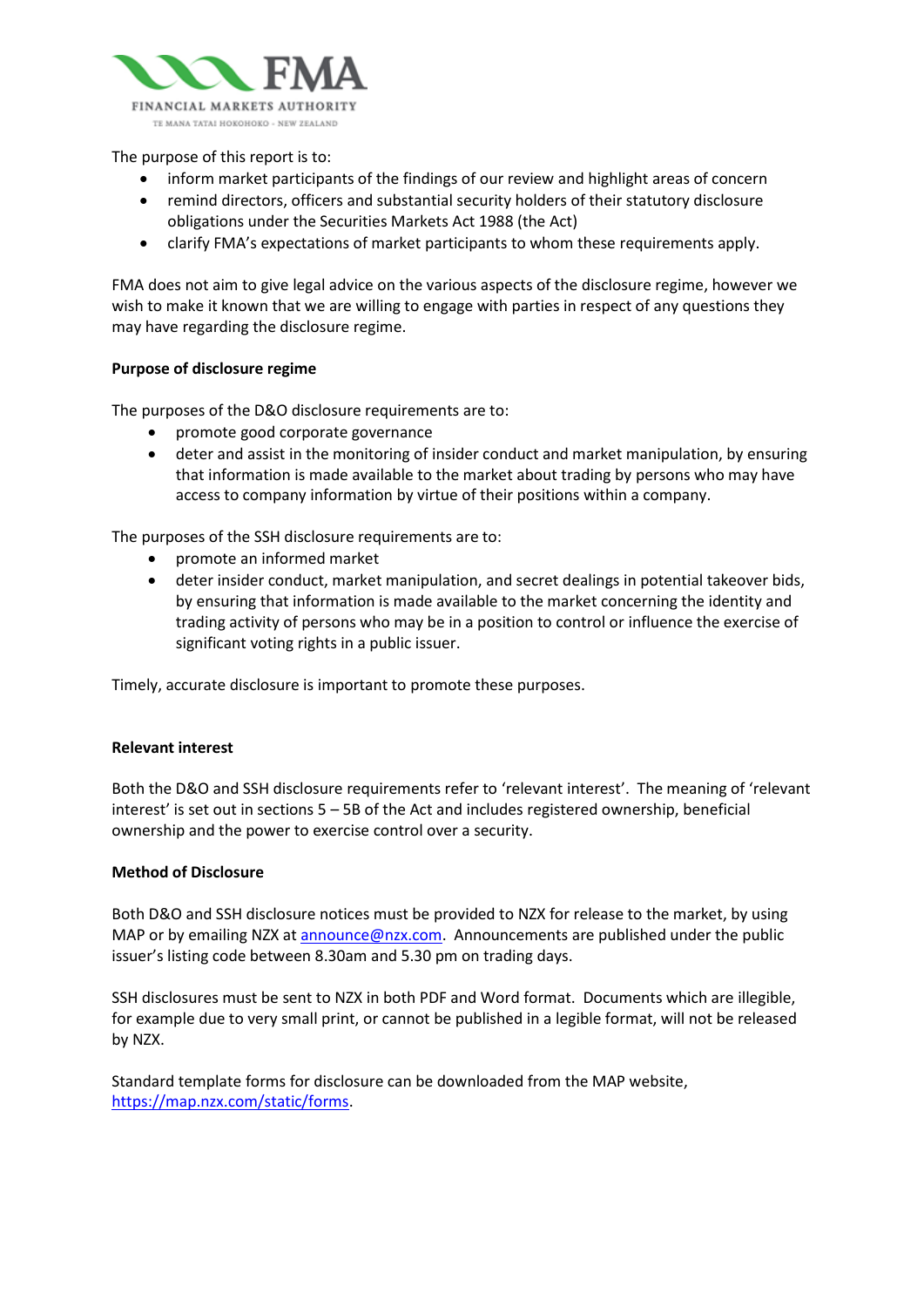

#### **Penalties**

The potential consequence of failing to comply with either the D&O or SSH disclosure obligations is a fine on summary conviction of up to \$30,000, as well as civil remedies that can include forfeiture of shareholdings or removal of voting rights.

### **Directors' & Officers' Disclosure**

Directors and officers of public issuers have statutory disclosure obligations when they hold or transact in securities of the public issuer of which they are a director or officer.

The basic D&O disclosure requirements are:

- directors and officers must disclose relevant interests and dealings in relevant interests, within five trading days of becoming a director or officer or transacting in securities
- a director or officer has up to 30 days to disclose an acquisition or disposal of a relevant interest that was provided under a share top-up plan, a dividend reinvestment scheme, or an employee share scheme
- disclosure must be made to NZX and recorded in the interests register of the issuer
- the obligation to disclose continues for six months after ceasing to be a director or officer.

Sections 19T – 19Y of the Act contain the full disclosure requirements and should be read in conjunction with:

- the Securities Markets (Disclosure of Relevant Interests by Directors and Officers) Regulations 2003 (the D&O Regulations) which provide the framework on how disclosures must be made
- the Securities Markets Act (Disclosure of Relevant Interests by Directors and Officers) Exemption Notice 2004, which provides for certain exemptions or variations from the regime, for example by allowing an extended period of time (30 days) in relation to the

disclosure of relevant interests obtained via share top-up plans, dividend reinvestment schemes and employee share schemes.

#### **Findings of FMA Review**

#### **Timeliness**

Most D&O disclosures were made within the required timeframe. In instances where there were late disclosures, FMA questioned the director or officer as to the reason for the late disclosure. Enquiries revealed that directors and officers are not always aware of their disclosure obligations, or that the requirement to disclose can be overlooked at times.

It is permissible to report multiple transactions in one disclosure notice, provided that all transactions being disclosed have occurred within the mandated timeframe. Our review found examples of multiple transaction disclosures where certain of the transactions had occurred outside the timeframe and should have been disclosed at an earlier date. Administrative convenience is not a valid exception to the requirements of the Act.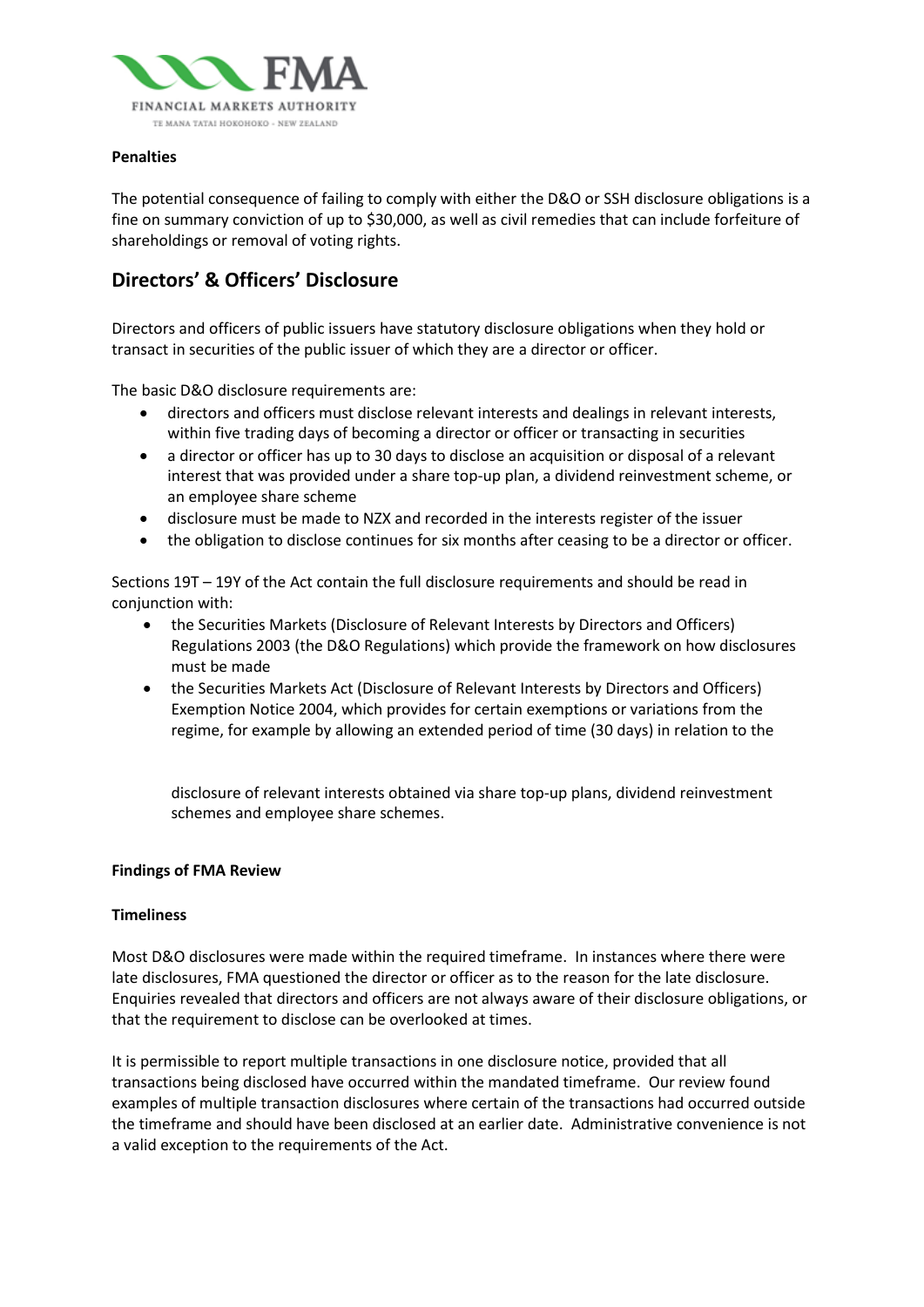

#### **Accuracy**

Most D&O disclosures were compliant with the requirements of the Act and the D&O Regulations. However, we found various issues with regard to the accuracy of the information recorded, for example:

- incorrect 'date of last disclosure'
- incorrect classification of 'relevant interest'
- incorrect name of issuer
- use of a section 19T(1) form where a section 19T(2) form was required
- information being omitted.

The utility of the D&O disclosure regime is negatively impacted by inaccurate information in the disclosures. FMA reminds directors and officers of the need to take all due care in completing D&O disclosure forms.

FMA noted during its review that many public issuers take responsibility for filing D&O disclosure notices on behalf of their directors and officers. In this case, the individual responsible for filing should satisfy themselves as to the accuracy of the disclosures.

#### **Other**

There were instances where disclosure was made under the SSH disclosure requirements that was intended to also comply with the D&O disclosure requirements. This is permitted by the D&O Regulations. However, that fact must be specifically stated on the SSH disclosure and in some cases it was not.

#### **Recommendation**

FMA views effective compliance with this regime as a reflection of the special position of a public issuer. Full and accurate disclosure is in the interest of the public issuer.

We recommend that public issuers should ensure their directors and officers are made aware of their disclosure obligations upon becoming a director or officer and, in particular, are made aware of the need to disclose any existing security holdings at that time, within five trading days.

Whilst the obligation to disclose, and the responsibility for failure to do so, rests with the director or officer, we recommend that public issuers have policies and procedures in place to identify the occurrence of events requiring disclosure, and assist the director or officer to make the necessary disclosures.

Public issuers should seek legal advice if necessary, to ensure that they and their directors and officers understand the full extent of the D&O disclosure obligations.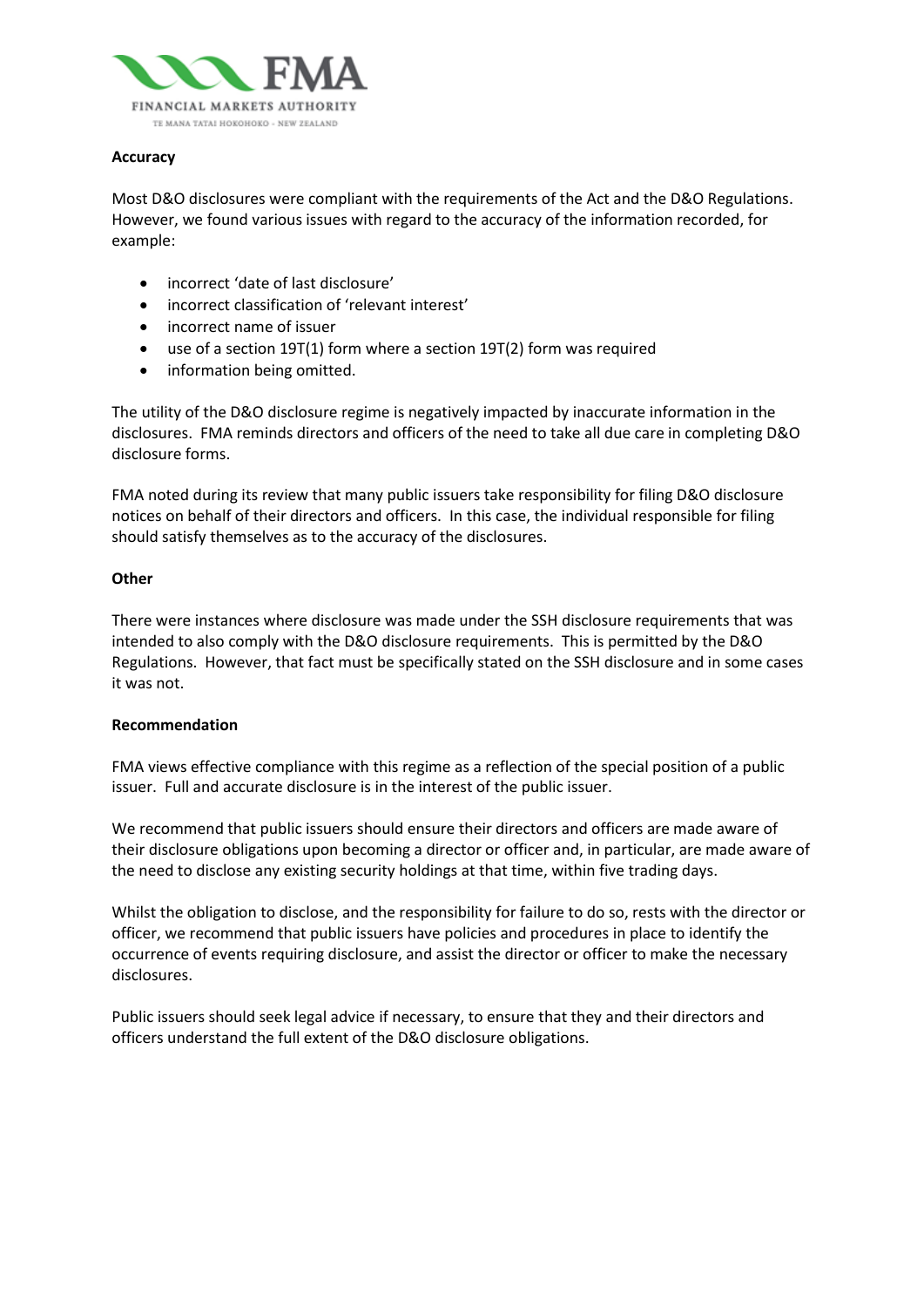

## **Substantial Security Holder Disclosure**

A person with a substantial holding in a public issuer has statutory disclosure obligations in relation to certain events concerning holding or transacting in the relevant security.

A person is considered to have a substantial holding in a public issuer if that person has a relevant interest in listed voting securities that comprises five per cent or more of a class of listed voting securities of the public issuer.

The basic SSH disclosure requirements are:

- a security holder must disclose if they begin to have a substantial holding
- an SSH must disclose if there is a movement of one per cent or more in the holding as a result of a change in the number of securities held<sup>1</sup>
- an SSH must disclose if there is a change in the nature of any relevant interest in the substantial holding
- a security holder must disclose if they cease to have a substantial holding
- in each case, disclosure must be given 'as soon as the person knows, or ought to know' that the relevant event has occurred
- disclosure must be made to the public issuer, to NZX, and to any other registered exchange by which the securities are issued.

Sections 22 – 33 of the Act contain the full disclosure requirements, including details of certain exemptions. These sections should be read in conjunction with the Securities Markets (Substantial Security Holders) Regulations 2007 (the SSH Regulations).

In certain situations, relevant agreement documents need to be disclosed with the SSH disclosure form, for example a trust deed under which a relevant interest arises. These requirements are set out in the SSH Regulations.

#### **Findings of FMA Review**

#### **Timeliness**

The timeliness of SSH filings over the review period was significantly worse than with D&O disclosures. Approximately 21 per cent of SSH disclosures were not made within a timeframe that FMA considered acceptable in the particular circumstances. Approximately 12 per cent of SSH disclosures made in the review period were made more than one week following the relevant event.

Under the Act, an SSH disclosure notice must be filed 'as soon as the person knows or ought to know' of a relevant event. This means immediately. Frequently, relevant events are actually known of in advance of being effected, for example where a purchase or sale agreement is negotiated offmarket. There is rarely any justification for delayed filing of SSH disclosure notices following such

 $1$  There is no obligation to disclose if the percentage of securities held changes only as a result of a change in the total number of securities in that class of security, for example following a share issue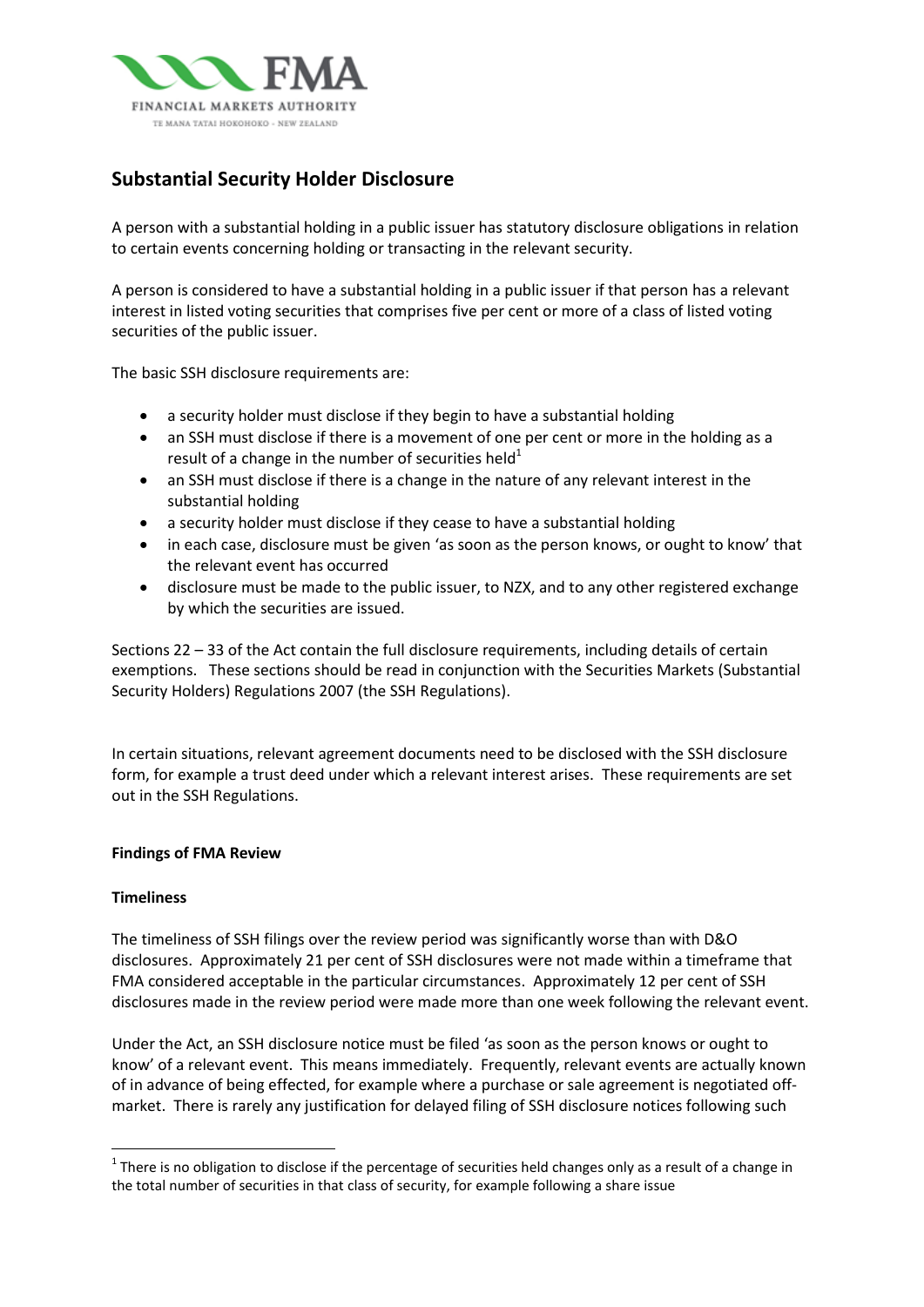

events, in particular when any of the parties involved is an existing SSH and should be aware of their obligations.

Where a transaction gives rise to an SSH disclosure requirement, whether that transaction is completed on- or off-market, the requirement to provide SSH disclosure to the market arises when the transaction is **agreed**, not when the transaction is **settled**, even if the transaction implies future or conditional control of the securities in question.

Where future or conditional provisions apply to a transaction, disclosure is required both at the time the transaction is agreed, when the fact of the substantial holding, or change or cessation of substantial holding, is first known (under section 22, 23 or 25 of the Act); and again at the time the transaction is effected, when the nature of the relevant interest changes (under section 24 of the Act). The nature of the relevant interest in each case should be detailed on the disclosure form, as required by the SSH Regulations.

Immediate disclosure is particularly important in the case of a takeover or a stand in the market, where delayed filing of SSH disclosure may result in material information being withheld from the market.

In the interests of an informed market, anyone who is aware of the obligation of others to file SSH disclosure notices – for example an NZX Participant, an investment bank, or an existing SSH selling a holding of more than 5 per cent to another party – should take all reasonable steps to see that an SSH disclosure notice is filed.

Listed companies also have powers under the Act to require security holders to disclose information about their holdings to the company. FMA encourages listed companies to use these powers where appropriate, to ensure that the market is kept informed of changes in ownership of its securities.

#### **SSH disclosure by fund managers**

Fund management companies trade frequently, acquiring and disposing of the same security for different underlying clients. As such, events requiring SSH disclosure can be the result of numerous transactions carried out across a period of time, and sometimes across numerous accounts.

FMA's expectation is that fund managers should ensure that reconciliation of total holdings is carried out with sufficient frequency, to enable identification and disclosure of movements in substantial holdings requiring disclosure immediately that those movements occur.

FMA recommends that fund managers should review their reconciliation procedures and confirm that those procedures are sufficient to ensure any events requiring disclosure are identified and disclosed immediately.

#### **Accuracy**

The majority of SSH disclosures during the period were completed accurately. There were, however, occasional errors, such as the 'date of last disclosure' being incorrect. FMA reminds market participants of the need to take all due care in completing SSH disclosure forms.